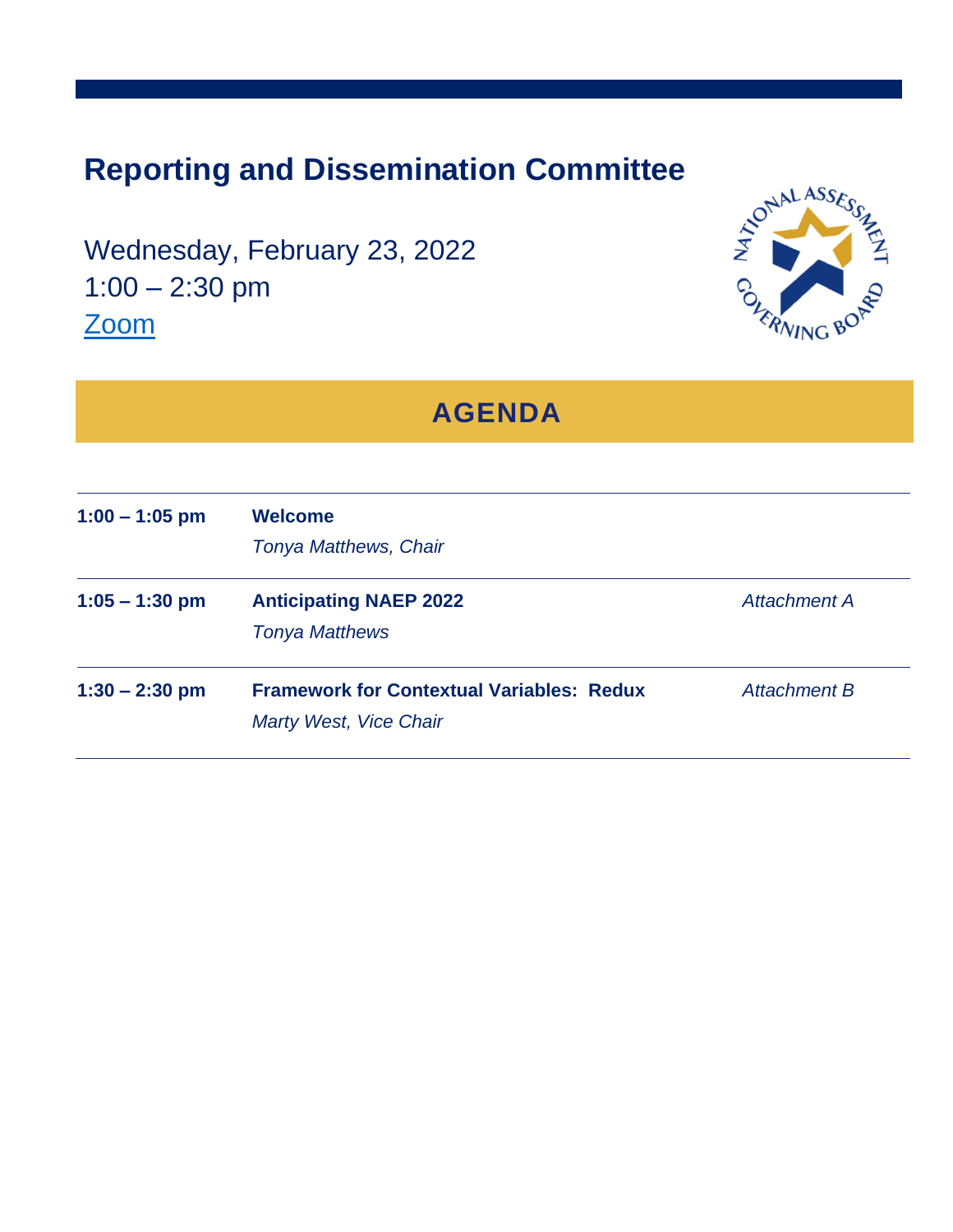## **Anticipating the Next NAEP Release: Lessons from State Assessments and Questions to Consider**

The Reporting and Dissemination Committee meeting on February 23 will focus on anticipating how to prepare for the 2022 Nation's Report Card in reading and mathematics. Presumably, the public will compare 2022 results to 2019 results and will try to determine how COVID-19 shaped NAEP scores and trends.

Reporting and Dissemination Committee members know that NAEP should not be used to draw causal conclusions or to evaluate impacts of policies or disruptions to education. However, the data will provide valuable insights. Thus, the central question for the meeting will be: *How can we prepare now to help NAEP's stakeholders and the public effectively use and accurately interpret upcoming results?*

The discussion at R&D will be informed by the lessons shared at the November 4th R&D meeting by [Damian Betebenner from the Center for Assessment.](https://www.nciea.org/about-us/team/consultant/damian-betebenner) He presented about his work interpreting state assessment data within the context of COVID, explaining potential pitfalls to anticipate with NAEP.

Lessons gleaned from Betebenner's presentation include:

- In considering how the Board's messaging can help NAEP audiences perceive the broader context, Betebenner advised drawing comparisons not only to 2019 but also to 2015 and perhaps earlier. NAEP serves as a thermometer check on the nation's education system, thus the NAEP trend line is essential to understanding what emerges in 2022.
- He also urged a thoughtful choice of metrics. States communicate their assessment results in terms of what parents understand about learning, e.g., six months of learning, grade equivalents, etc. For a parent, those metrics seem more familiar and accessible than effect sizes.
- Betebenner cautioned that audiences will attribute any declines to COVID, the obvious causal agent. However, other explanatory factors contribute to the shape of trajectories.
	- o The pandemic may indicate more about how the education system failed students pre-pandemic than how the system supported students during the pandemic.
	- o Side note: Recall the divergent trend lines in the NAEP results for reading, math, and science, across grades, between 2009 and 2019, that reflect lower-performing students' scores decreasing. And, the first-ever declines in scores among 13-year-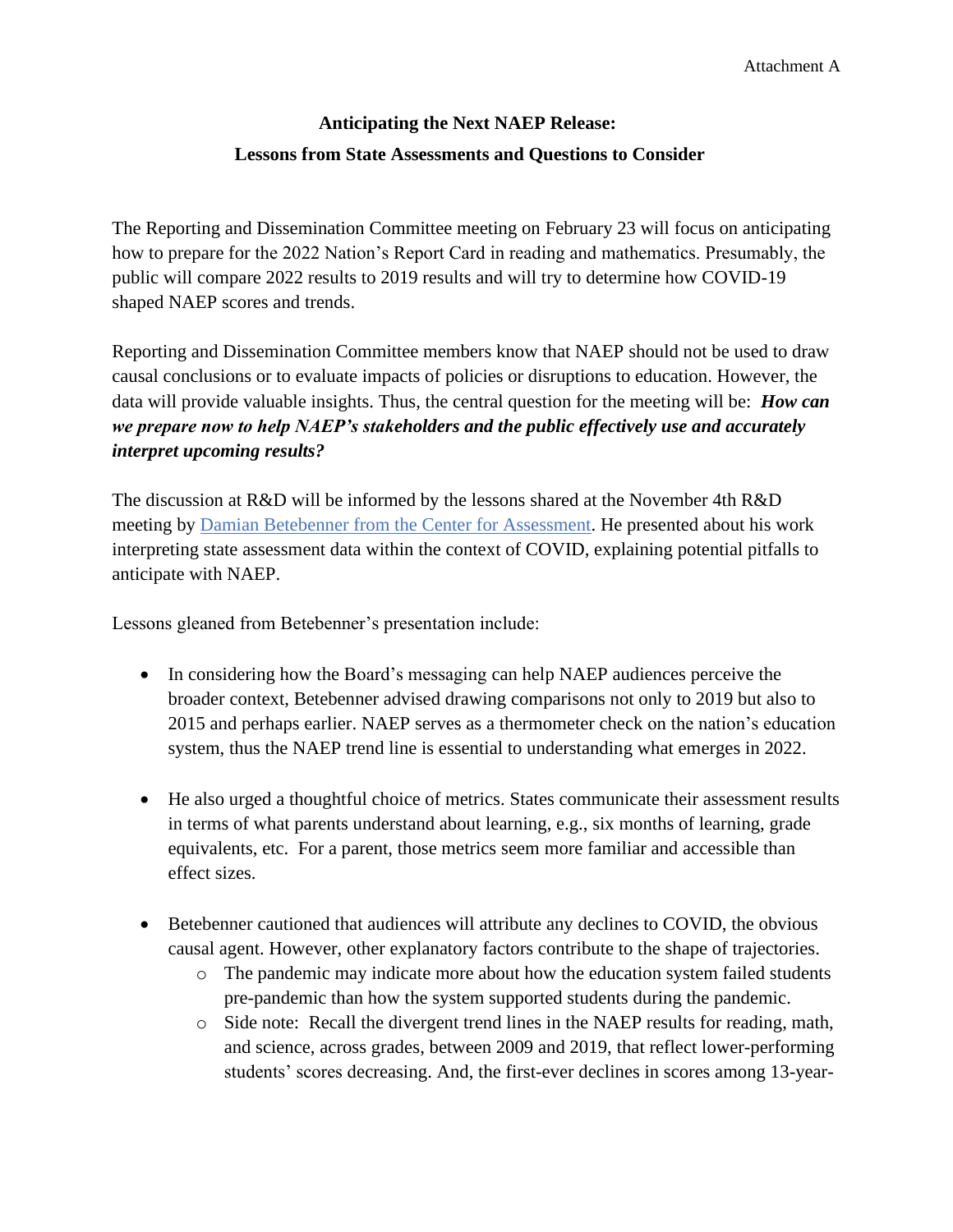olds on the most recent Long-Term Trend assessment. Data indicate that performance was sliding prior to COVID.

- Betebenner warned the Board not to focus only on the average, which obscures the meaningful variability among sub-groups. States typically use assessment data for accountability, but the best use of NAEP data will lie in capturing the overall impact *and* understanding subgroup differences.
- Among the contextual variables available on NAEP, Betebenner suggested examining instruction mode as well as instructional supports associated with students in a specific group, noting that supports provided by districts vary widely.

This meeting's discussion will center on next year's reporting specifically. Yet, over the last two years, stakeholders have recommended ways to improve NAEP reporting generally. These ideas may hold relevance to NAEP 2022 reporting.

First, in March 2021, the [Governing Board hosted Gerunda Hughes to discuss equity and NAEP.](https://www.nagb.gov/content/dam/nagb/en/documents/what-we-do/quarterly-board-meeting-materials/2021-05/3_Recommendations-on-Equity-and-NAEP-small-group-discussions.pdf) Early indicators point to COVID's differential effects on student learning by subgroup and by prior performance. Delving into how [Dr. Hughes' recommendations](https://www.nagb.gov/content/dam/nagb/en/documents/what-we-do/Equitable_Measurement_NAGB_Hughes.pptx) intersect with post-COVID results on NAEP may prove useful in 2022 reporting and beyond.

[Gerunda Hughes](https://www.nagb.gov/content/dam/nagb/en/documents/what-we-do/quarterly-board-meeting-materials/2021-05/3_Recommendations-on-Equity-and-NAEP-small-group-discussions.pdf) asked the Governing Board to make each aspect of NAEP more equitable, including its reporting. Hughes urged the Board to:

- Expand NAEP's subgroup comparisons to capture and report differences created by societal inequity, cultural inequity, familial inequity, staffing and instructional inequity, and assessment inequity, among others.
- Report all comparisons between subgroups defined by race/ethnicity (as opposed to the current approach of using white students as the reference group). Highlight differences in new ways to help improve student achievement, not highlight already known disparities.
- Broaden the set of contextual variables which NAEP reports.
- Facilitate secondary analyses with contextual data.

In addition, the TUDA Task Force, a partnership with the Council of the Great City Schools which comprises leaders from districts participating in the Trial Urban District Assessment program (TUDA), emphasized the importance of setting expectations for NAEP 2022 results and raised critical questions about NAEP reporting:

• What are more useful and actionable ways of disaggregating data to understand how COVID shaped performance?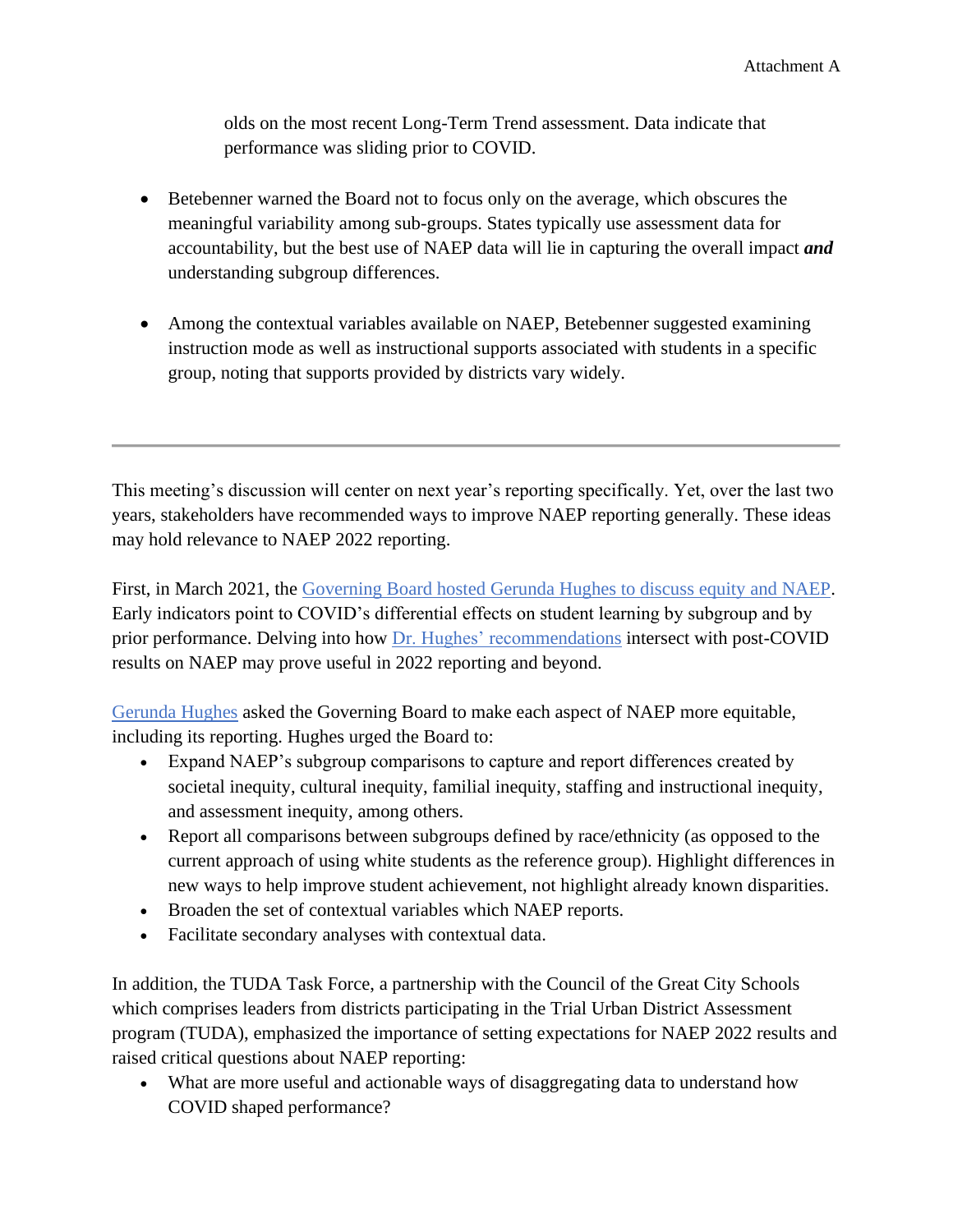• How can reporting contextualize the importance of NAEP within the pandemic and consider the impact of *changed learning opportunities* on results?

The TUDA Task Force members counseled the Governing Board to ensure communications distinguish what NAEP results can say from what they cannot. The Task Force also urged the Board to publicize NAEP's track record in helping states and districts focus on skills where students are improving and where they need additional support. The Board should not offer policy solutions but should amplify facts and statistics.

[Ian Rowe, a scholar at the American Enterprise Institute and advocate](https://www.eduwonk.com/2021/07/ian-v-rowe-distance-to-100-for-everyone-vs-closing-racial-or-achievement-gaps.html) for using NAEP data, has implored the education community to change the reporting of disparities in academic outcomes. Rowe questions why reports frame outcomes primarily through performance gaps by poverty and race. Even if gaps between black students and white students narrow by a few points, the majority of black students and the majority of white students remain below *NAEP Proficient* on reading and mathematics. The gap shrinks; the deficit persists. If NAEP collects and reports different data—disaggregating results so that racial and income categories are no longer viewed as monolithic—stakeholders may arrive at a more nuanced and accurate understanding of academic disparities, which may lead to change.

In an email to the Board, committee member Tyler Cramer praised recent examples of the Board's efforts to highlight ways that NAEP data inform conversations on educational equity. He urged the Board to extend this work by connecting NAEP data to school finance data and/or to civil rights data, clarifying what NAEP can and cannot do, especially when compared to state assessments.

In sum, as the committee deliberates on how to report and message NAEP 2022 results, stakeholders from within and beyond the Board urge NAEP reporting to:

- 1. Highlight all subgroup comparisons
- 2. Disaggregate data beyond monolithic categories of race/ethnicity and NSLP-eligibility
- 3. Report on differences created by other types of inequity societal, cultural, familial, financial (i.e., school resources, school instructional supports), etc.
- 4. Consider how *changed learning opportunities* may shape results
- 5. Clarify NAEP's unique contributions, specifying what NAEP can and cannot do, to enable accurate interpretations of results

In addition, the Board, with its communications contractor, The Hatcher Group, is developing a communications plan to raise awareness of trends on NAEP that emerged prior to the pandemic, equipping policymakers to use NAEP 2022 data as a means to improve student outcomes.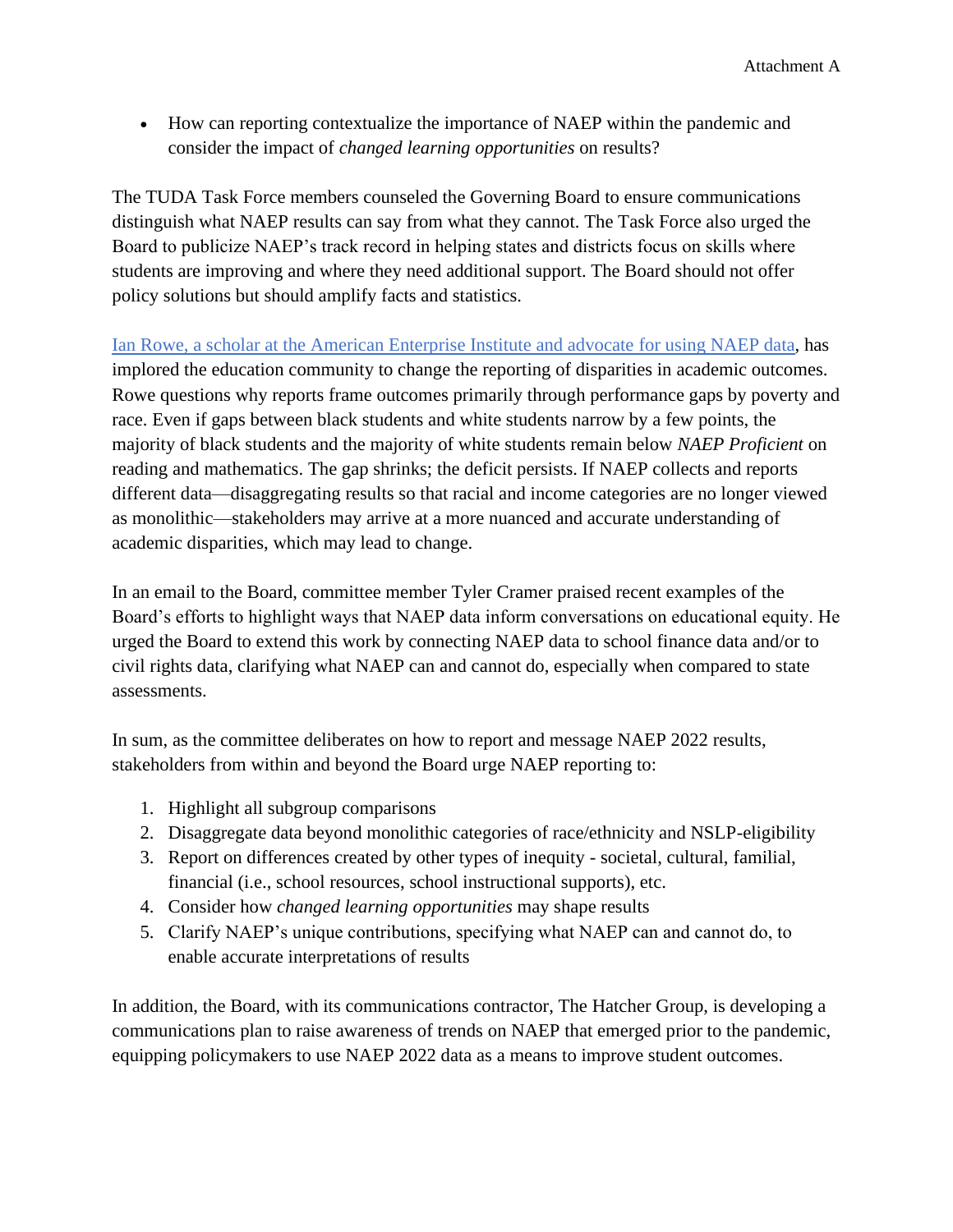In the February 23rd discussion, committee members will consider how these recommendations can be incorporated within NAEP 2022 reporting, messaging, and outreach activities and discuss whose perspectives the board should seek to broaden and diversify the potential audience for these messaging efforts.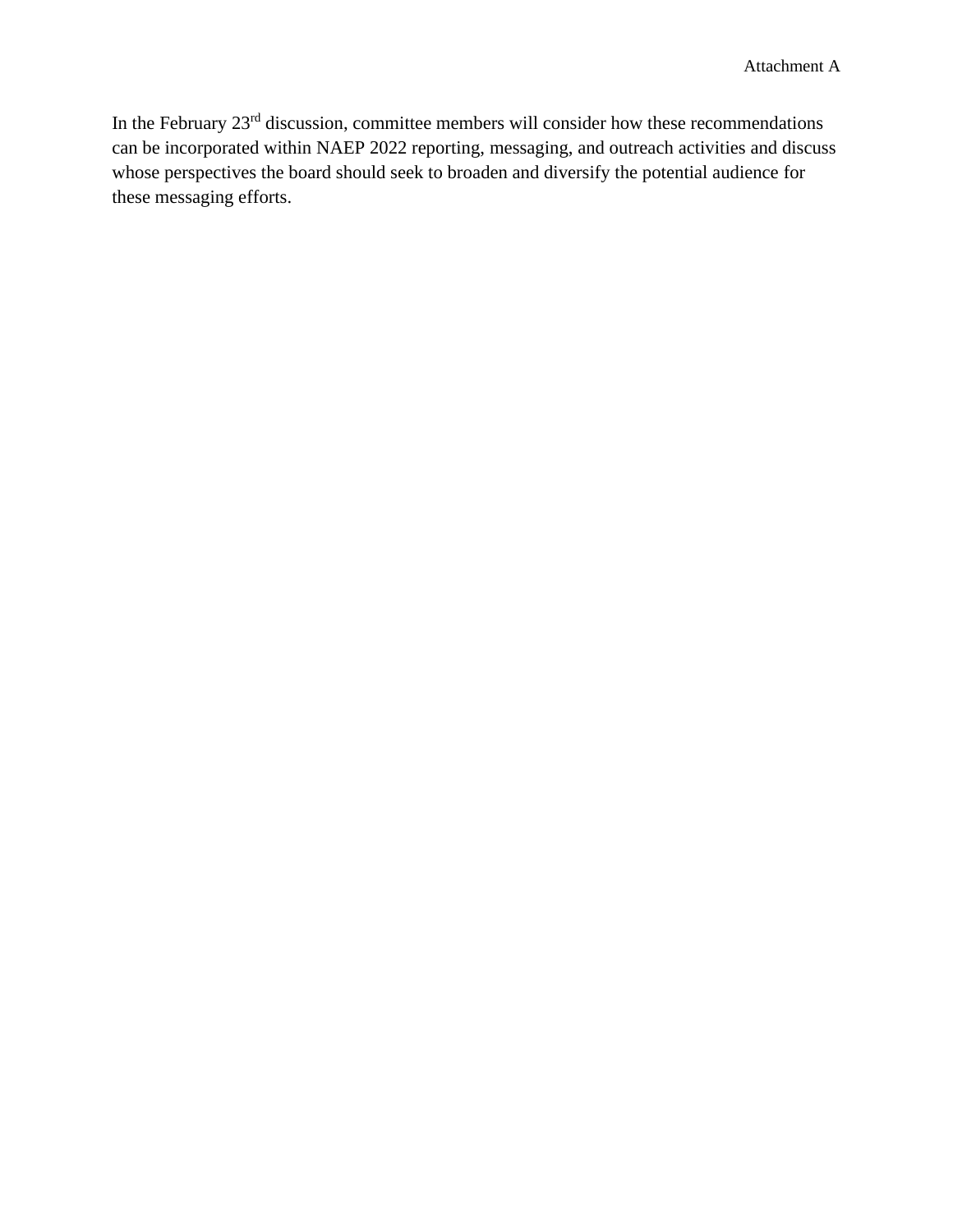## **Framework for Contextual Variables: Redux**

Congress (P.L. 107-110) gave the National Assessment Governing Board "final authority" to approve "all cognitive and noncognitive assessment items." The Reporting and Dissemination Committee assumes the non-cognitive side of the Board's responsibility, including reviewing and approving items that identify students in NAEP's required reporting categories and other information that provides a context for results and relate to academic achievement.

NAEP questionnaires comprise both general, or core, questions as well as questions related to the subject on which students are assessed. For example, core questions may ask students how often they discuss schoolwork with their friends or family, and contextual questions on the math assessment may ask students how frequently they participate in math-related activities outside of school. Selected teachers and school administrators also complete questionnaires which ask about professional experience, curriculum and instructional approaches, school organization and structure, resources, and learning opportunities.

The assessment frameworks, discussed often over the last few years, focus on NAEP's cognitive content and only briefly refer to contextual questions as part of reporting. The assessment frameworks provide some direction about how specific assessment content should inform subject-specific contextual variables, but the assessment frameworks do not provide general guidance about subject-specific contextual variables.

General guidance about contextual data (both core and subject-specific) is found elsewhere, specifically in the Board's *Contextual Information Framework* and *Policy Statement on NAEP Background Questions and Use of Contextual Information*. The Reporting and Dissemination Committee led the drafting and revising of these documents. Both documents follow in this .pdf.

The Board's contextual information framework receives little attention among the Board and within the greater NAEP space. Both the framework and the policy statement are about ten years old and merit a review and a refresh, if not a full revision. Policies referenced in the documents no longer exist or have been revised since then. It is time for a review.

Note: The Board's documents on contextual data must be understood in parallel with the *Core White Paper* (also found in the pages to follow), a paper produced and regularly updated by the National Center for Education Statistics that outlines the goals, priorities, and foci of NAEP's contextual variables. The NAEP team originally drafted this paper when revising the contextual questionnaires in 2017, the year in which NAEP shifted from paper-and-pencil to digitally-based administration.